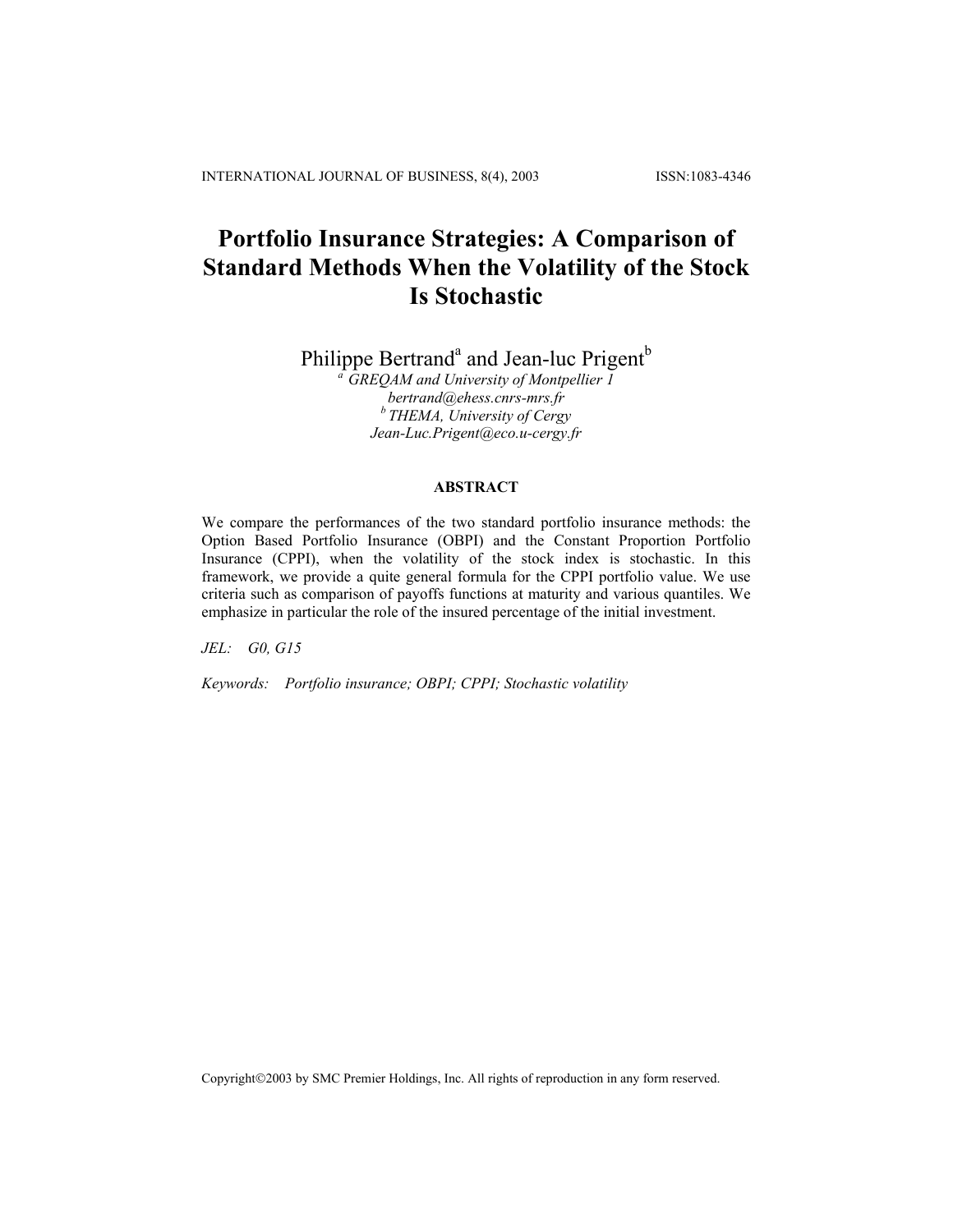### **I. INTRODUCTION**

One of the more popular strategies of portfolio insurance is the Option Based Portfolio Insurance (OBPI), introduced in Leland and Rubinstein (1976). It consists basically in buying simultaneously the stock (generally a financial index) and a put written on it. The value of this portfolio at maturity is always greater than the strike of the put, whatever the market fluctuations. Thus, this strike is the insured amount, which is often equal to a given percentage of the initial investment.

The CPPI method has been analysed in Black and Rouhani (1989) and Black and Perold (1992). This method is based on a particular strategy to allocate assets dynamically over time. The investor starts by choosing *a floor* equal to the lowest acceptable value of the portfolio. Then, he computes *the cushion* that is equal to the excess of the portfolio value over the floor. Finally, the amount allocated to the risky asset (usually called *the exposure*) is determined by multiplying the cushion by a predetermined multiple. The remaining funds are invested in the reserve asset (for example, Treasury bills or other liquid money market instruments.) Initial cushion, multiple, floor and tolerance can be chosen according to the investor's own objective.

The higher the multiple, the more the portfolio value increases in a bullish market. Nevertheless, the higher the multiple, the nearest the portfolio will be to the floor in a bearish market. As the cushion approaches zero, the amount invested on the risky asset approaches zero too. This feature implies that the portfolio value is below the floor only when there is a very sharp drop in the market before the investor can modify his investment weights. Therefore, the multiple must be bounded as shown in Bertrand and Prigent (2002a). Thus, this strategy is rather simple with respect to other approaches.

The purpose of this paper is to compare these two strategies of portfolio insurance, when the volatility of the risky asset is stochastic. In section 2, we recall the basic properties of these two strategies. In section 3, we examine the impact of stochastic volatility for each portfolio insurance method. Finally in section 4, we analyse their properties and compare them. For this purpose, first we examine their payoffs and compute their expectations, variances, skewness and kurtosis of their returns. Second, we evaluate some of the quantiles of their returns.

### **II. BASIC PROPERTIES OF THE OBPI AND THE CPPI**

We consider the following financial market: the period of time considered is [0,T]. Denote  $B_t$  the riskless asset which has the following dynamics:  $dB_t=B_t r dt$ . Assume that the risky asset S<sub>t</sub> is a diffusion process:  $dS_t = S_t$  [a dt +  $\sigma_t dW^1$ ], where  $(W^1)$ <sub>t</sub> is a standard Brownian motion.

The volatility  $\sigma_t$  is assumed to be stochastic and is defined as solution of the following stochastic differential equation:

$$
d\sigma_t = \alpha \ (t, \ \sigma_t) dt + \beta \ (t, \ \sigma_t) dW_t^2,
$$

where  $(W_{t}^{2}l_{t})$  is another standard Brownian motion independent from  $(W_{t}^{1}l_{t})$ .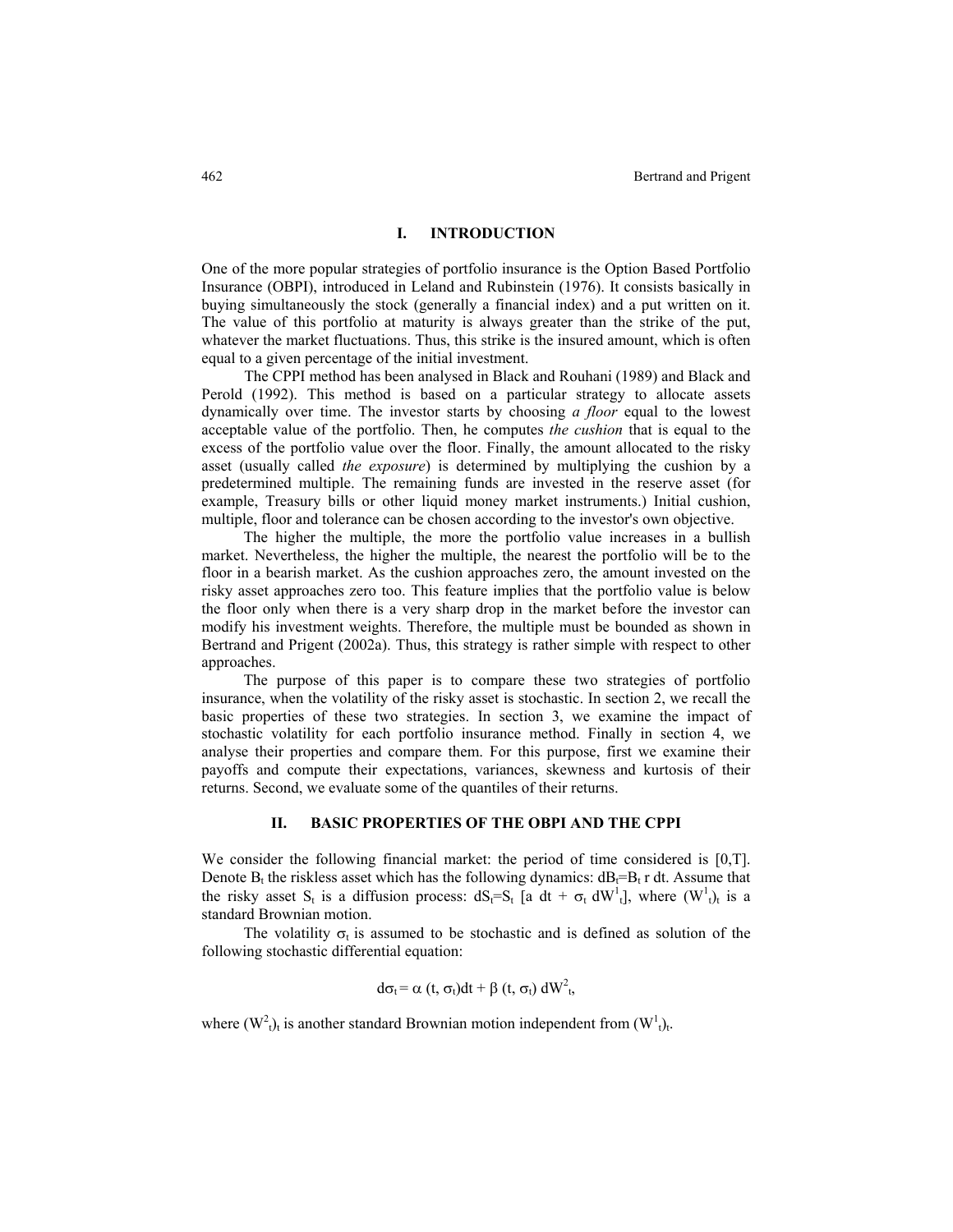We particularize the case of a stochastic volatility that evolves according to an Ornstein-Uhlenbeck process, as introduced in Scott (1987) and Stein and Stein (1991):

$$
d\sigma_t = k(\sigma^* - \sigma_t)dt + \beta dW_t^2,
$$

where  $\sigma^*$  is the long-run average level of  $\sigma$ , the non-negative parameter k determines the speed of convergence of the volatility  $\sigma_t$  to  $\sigma^*$ . The parameter  $\beta$  is the volatility of the volatility  $\sigma_t$ . Recall the explicit formula of the volatility:

$$
\sigma_t = \sigma_0 \cdot e^{-k \cdot t} + \sigma * (1 - e^{-k \cdot t}) + \beta J_0^t e^{-k \cdot (t - u)} dW_u^2
$$

We now define the two insurance portfolio strategies.

For the OBPI method, introduce the portfolio value  $V^{OBPI}$  which is defined at the terminal date T by:

$$
V^{OBPI}(T) = S(T) + [K-S(T)]^+
$$

By the Put/Call parity, we obtain also:

$$
V^{OBPI}(T) = S(T) + [S(T) - K]^+
$$

The value of the portfolio is not only insured at the final date T but also at any time of the portfolio management period: by no-arbitrage argument, there exists a deterministic level of insurance equal to  $Ke^{[-r(T-t)]}$ .

Examine now the CPPI method. We assume that the floor  $F_t$  is not stochastic. Thus F<sub>t</sub> follows the dynamic:  $dF_t = F_t r dt$ . The value of the initial floor F<sub>0</sub> must be less than the initial portfolio value  $V^{CPPI}(0)$ . Let  $V^{CPPI}(t)$  and  $C(t)$  be the values of the portfolio and of the cushion respectively. By definition, the cushion is equal to the difference between the portfolio's and the floor's values:  $C_f=V_f-F_f$ .

Denote by  $e_t$  the exposure. It is the total amount invested in the risky asset. The standard CPPI method consists in letting  $e_t = mc_t$  where m is a constant called the multiple. This latter parameter is always assumed to be greater than 1, in order to get a convex payoff function. This last condition allows to make profit of stock price increments in bullish markets.

Thus, the OBPI has just one parameter, the strike *K* of the put. The CPPI method is based on the choice of two parameters: the initial floor  $F_0$  and the multiple m. Therefore, the strike K plays the same role as  $F_0 e^{[rT]}$  in the CPPI model.

Assume that the decision criteria of the investor is the amount insured, *K*, at maturity *T*. In order to compare the two methods, we first assume that the initial amounts  $V_0^{\text{OBPI}}$  and  $V_0^{\text{CPPI}}$  are equal. Secondly, we assume that they provide the same guarantee *K* at the final date. Consequently, we have to choose  $F_0 = Ke^{(+T)}$ , in order to obtain  $F_T=K$ .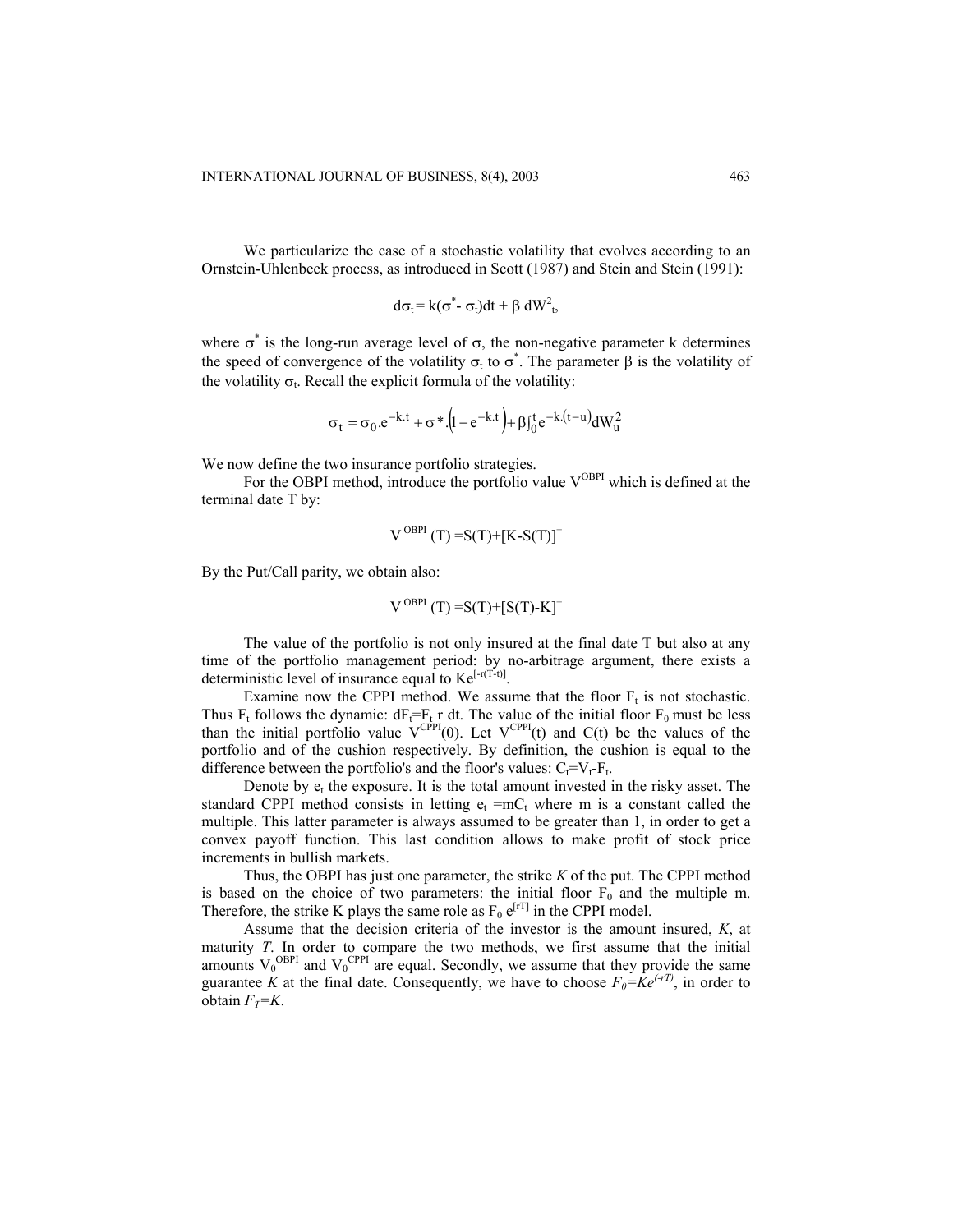## **III. EFFECT OF STOCHASTIC VOLATILITY ON BOTH PORTFOLIO INSURANCE METHODS**

We illustrate the impact of stochastic volatility on both portfolio insurance methods. We set the constant volatility in the Black-Scholes model equal to the long-term volatility of the stochastic volatility model.

### **A. The OBPI Case**

To conduct the comparison, consider three strikes *K*: in, at and out the money. For each strike *K*, the insured amount in the stochastic volatility case is equal to  $q(K)$ .  $V_0^{OBPI}$ .

Black-Scholes Call prices,  $C^{BS}(K)$ , are obviously different from stochastic volatility Call prices,  $C^{SV}(K)$ . Therefore, in order to keep the same initial portfolio value,  $V_0^{\text{OBPI}}$ , and the same insured amount, we have to adjust the quantity invested on the riskless asset and on the call. For the stochastic volatility case, we choose to normalize it to 1. Denote by n the quantity to invest on the call in the Black-Scholes model. The parameter n is determined from the following relation:

$$
V_0^{OBPI} = q(K) V_0^{OBPI} . e^{-r.T} + C_0^{BS} . (K')
$$

where  $K' = \frac{q(K)V_0^{\text{OBPI}}}{n}$  is the new strike in the Black-Scholes model. Since, as usual, the call price  $C^{SV}(K)$  for the stochastic volatility is higher than the Black-Scholes price,  $C^{BS}(K)$ , we deduce that the strike K' is smaller than the strike K.

We illustrate the comparison for the following numerical base case: a= Ln(1.1)=9,53 %, r=3%, T=1, k=0.7,  $\sigma^*$  = 20.19%,  $\beta$  = 0.5.

| N   | $\Lambda^{\rm \cdot \, OBbl}$ | a(K)   | n      | $K^{\prime}$ |
|-----|-------------------------------|--------|--------|--------------|
| 110 | 112,75                        | 97,56% | 0.9823 | 108,05       |
| 100 | 107,30                        | 93,2%  | 0,9850 | 98,51        |
| 90  | 103,74                        | 86,75% | 0.9856 | 88,70        |

**Table1** Correspondence between BS and SV models

Using the preceding values, we can compare the first four moments of the OBPI return at maturity for BS and SV models. In the following table, we report results for the at-the-money case  $(K=100)$ .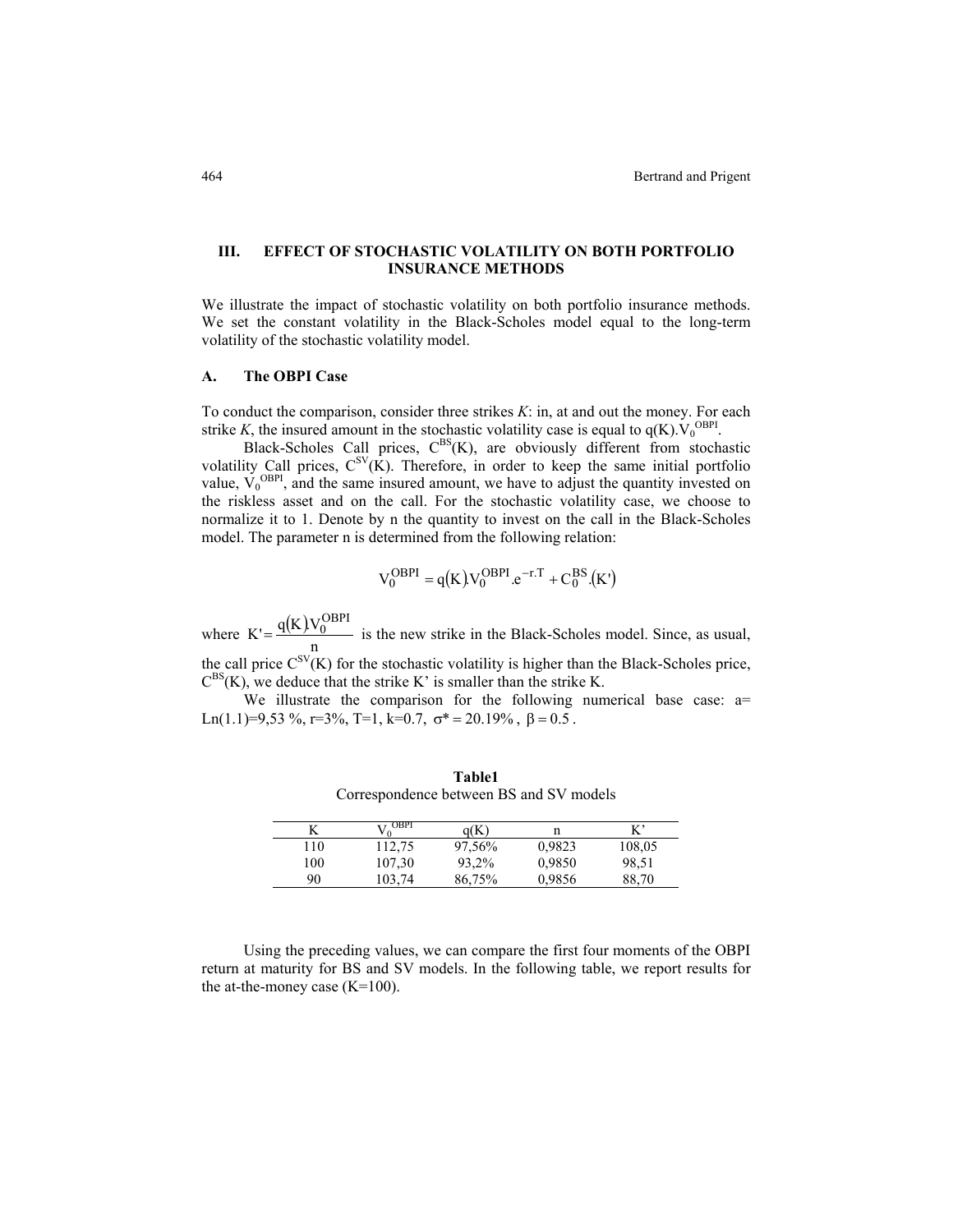|                           | <b>OBPI BS</b> | <b>OBPI SV</b> |
|---------------------------|----------------|----------------|
| Expectation               | 7,26%          | 7.79%          |
| <b>Standard Deviation</b> | 16,66%         | 21,43%         |
| Relative skewness         | 1.45           | 4.29           |
| Relative kurtosis         | 543            | 75.27          |

| Table 2                                                    |
|------------------------------------------------------------|
| Comparison of the first four moments of the rate of return |

The OBPI SV exhibits higher expected return and skewness but also higher standard deviation and kurtosis. The same qualitative results hold for the in and out-themoney cases.

Changing constant volatility for stochastic volatility induces two opposite effects:

- The reduction of the call payoff since the strike increases (*K*>*K*').
- The rise of the probability to exercise the call since the relative skewness of the risky asset increases.

The second effect has a bigger impact on the return of the OBPI than the first one. This explains why we recover the common features of stochastic volatility models despite the variation of the strike.

### **B. The CPPI Case**

We conduct comparisons of the CPPI BS and SV returns for the three previous initial portfolio values (see Table 3).

|                           |                | $m=4$          |                | $m=6$          |                | $m=8$          |
|---------------------------|----------------|----------------|----------------|----------------|----------------|----------------|
|                           | <b>CPPI BS</b> | <b>CPPI SV</b> | <b>CPPI BS</b> | <b>CPPI SV</b> | <b>CPPI BS</b> | <b>CPPI SV</b> |
| Expectation               | 5.98%          | 5.96%          | 7.69%          | 7.64%          | 9.81%          | 9.78%          |
| <b>Standard Deviation</b> | 12,25%         | 14.44%         | 25,39%         | 34.52%         | 55.49%         | 86,14%         |
| Relative skewness         | 3.58           | 7.27           | 8.22           | 30,59          | 22.13          | 68,19          |
| Relative kurtosis         | 29.7           | 148.6          | 154.7          | 2461           | 1039           | 9222           |

**Table 3**  Comparison of the first four moments of the rate of return

For the CPPI, the expectation of the BS model is slightly higher than that of the SV model, for the three values of the multiple *m*. This property can be related to the negativity of the vega of the CPPI (derivative of the CPPI value with respect to the constant volatility) as shown for example in Bertrand and Prigent (2002b). As expected, the stochastic volatility increases the three other moments.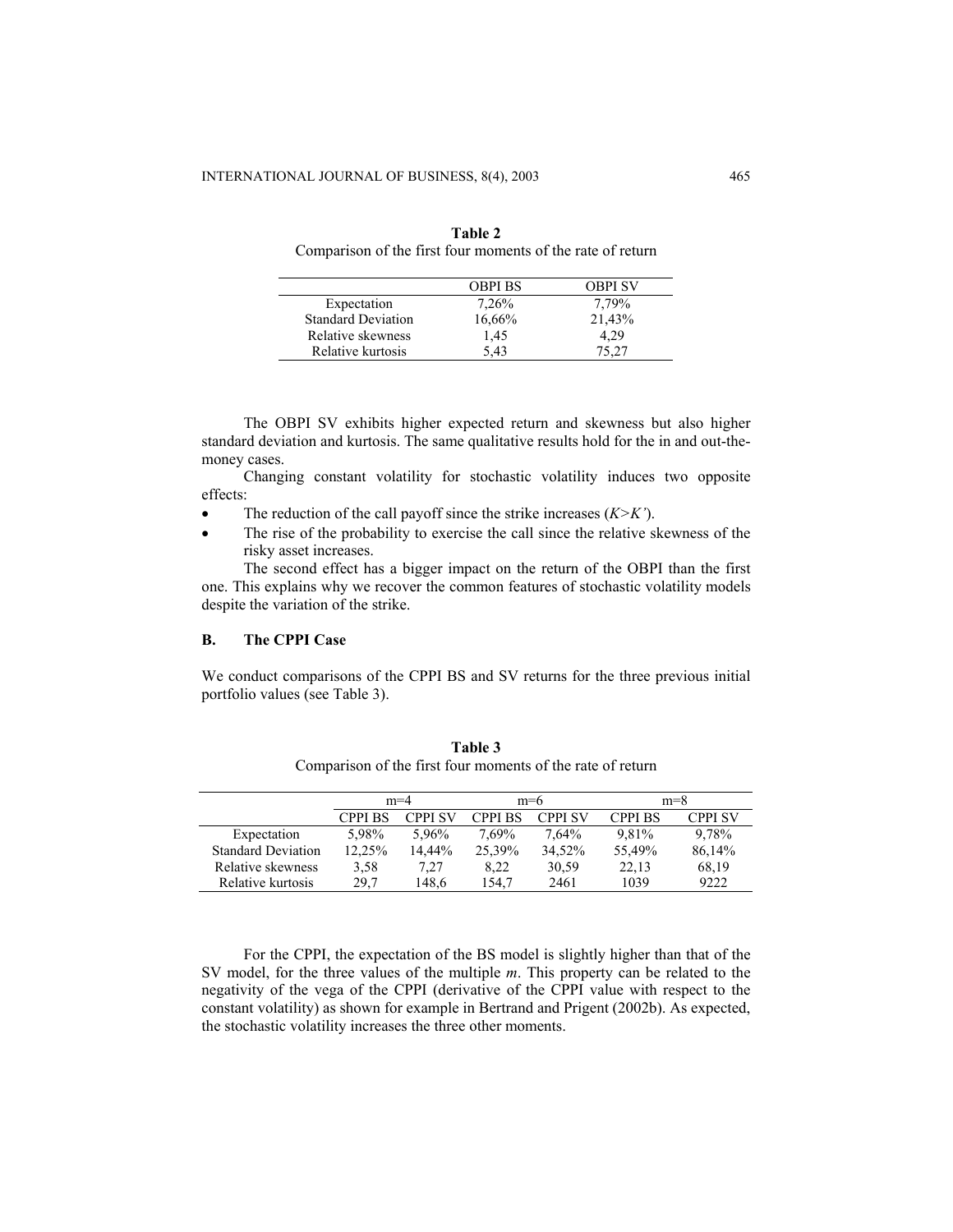### **IV. COMPARISON OF THE PORTFOLIO VALUES AT MATURITY**

#### **A. Comparison of Payoffs**

For the standard case (i.e. when the stock price follows a geometric Brownian motion), we can compare the terminal payoffs of the two strategies as functions of *S(T)*, for all values of the multiple *m* greater than one and for strikes *K* at, in and out the money. For both the CPPI and the OBPI, we set the same initial value of the portfolio. We deduce the two payoffs at maturity *T*. For the OBPI, the time *T* value of the strategy is defined by:

$$
V^{\text{OBPI}}(T)=K+(S(T)-K)^+
$$

For the CPPI, the time  $T$  value of the strategy is defined by:<sup>1</sup>

$$
V^{CPPI} (T)=K+\alpha_T S(T)^m
$$

The parameter  $\alpha_T$  is a constant with respect to  $S(T)$ . Thus, the value of the CPPI portfolio at maturity is a convex function in *S(T)* as soon as the multiple *m* is greater than *1*, which is the usual assumption.

Due to the absence of arbitrage, none of the two payoffs is greater than the other, for all terminal values of the risky asset. The two payoff functions intersect one another. To illustrate what happens, consider the following figure.



We can check on this example that the two curves intersect one another for the different values of m considered ( $m=2$ ,  $m=4$ ,  $m=6$  and  $m=10$ ). For moderate values of the risky asset above the strike, the OBPI payoff is above the CPPI payoff. The converse is true for high values of the risky asset or values below the strike.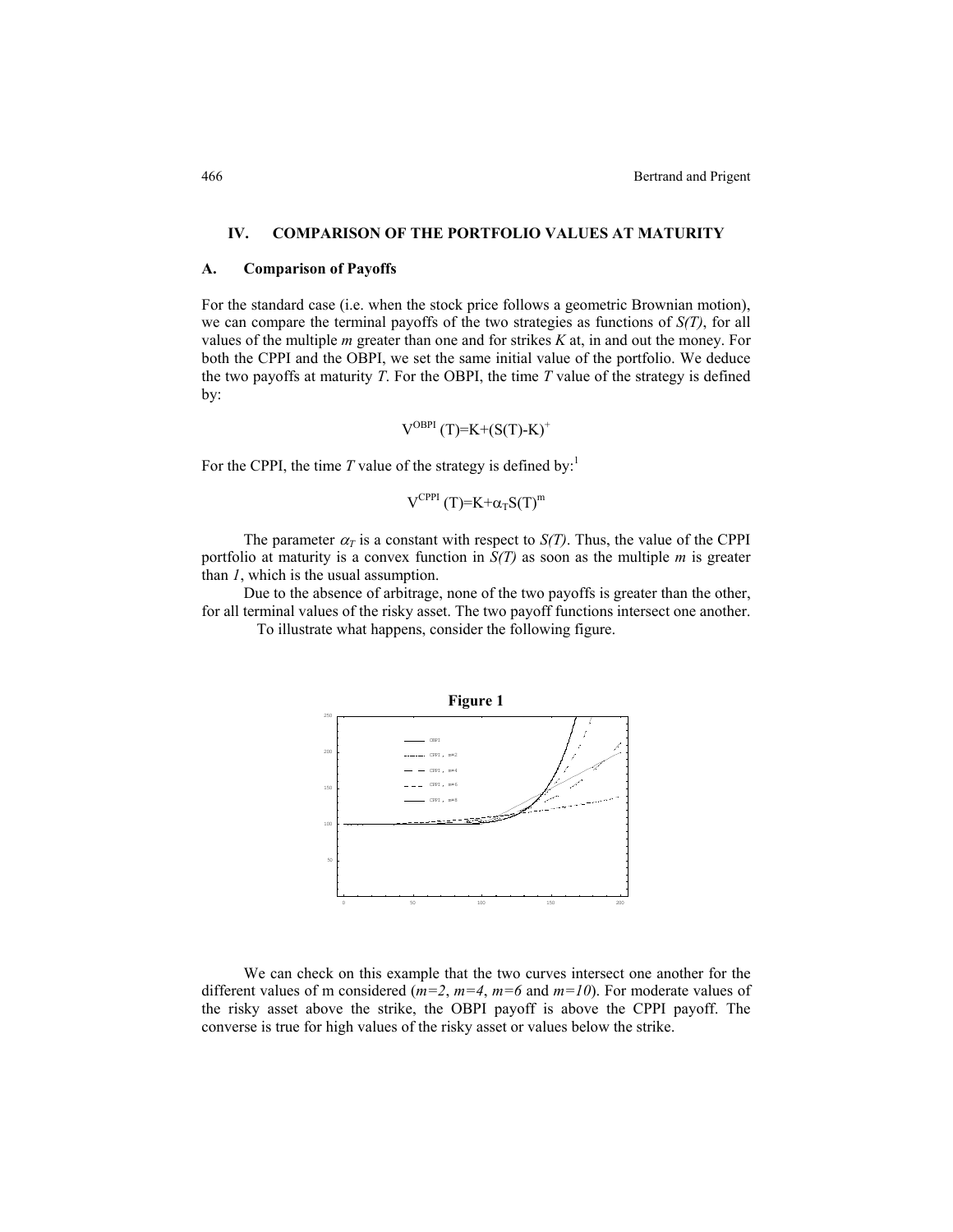When the volatility of the stock price is stochastic, the financial market is incomplete and we have to select a particular risk-neutral probability. In what follows, we choose the minimal one, previously introduced in Föllmer and Schweizer (1991). It corresponds to setting the risk premium on the volatility to zero, as assumed for example in Hull and White (1987). The payoff at maturity associated to the OBPI method is still a function of *S(T)*, defined by:

$$
V^{\text{OBPI}}(T)=K+(S(T)-K)^{+}
$$

For the CPPI, the time T value of the strategy is now defined by:<sup>2</sup>

$$
V^{CPPI} (T)=K+\alpha_T S(T)^m,
$$

where the parameter  $\alpha_T$  is no longer a constant but a random variable depending on the average of the cumulative squares of the volatility, denoted by  $v<sub>T</sub>$  with:

$$
v_T = \frac{1}{T} \int_0^T \sigma_s^2 ds
$$

Again, due to the absence of arbitrage, none of the two payoffs is greater than the other, for all terminal values of the risky asset. As shown in Appendix 3, the expectation of  $v_T$  is higher than in the Black and Scholes' model. It explains in particular why for the CPPI, the expectation of the BS model is higher than that of the SV model (see Table1).

#### **B. Comparison of the Expectation, Variance, Skewness and Kurtosis.**

When dealing with options, the mean-variance approach is not always justified since payoffs are not linear. So we examine simultaneously the first four moments. If we compare the first two moments (mean-variance analysis), note that for *m* high, the expectation and variance of the CPPI portfolio are greater than those of the OBPI one and so there is no-dominance with respect to the mean-variance criterion. For any parametrization of the financial markets, there exists at least one value for *m* such that the OBPI strategy dominates, in a mean-variance sense, the CPPI one.

The following example gives an illustration with the same values for the parameters as previously. We choose *m* such that

$$
E[R^{OBPI}(T)] = E[R^{CPPI}(T)],
$$

we find *m*=5.5137.

For that value of *m*, CPPI strategy is dominated, in a mean-variance sense, by OBPI strategy. Nevertheless, if we take into account the relative skewness, we find that CPPI strategy is much skew to the right that OBPI strategy. But the probability of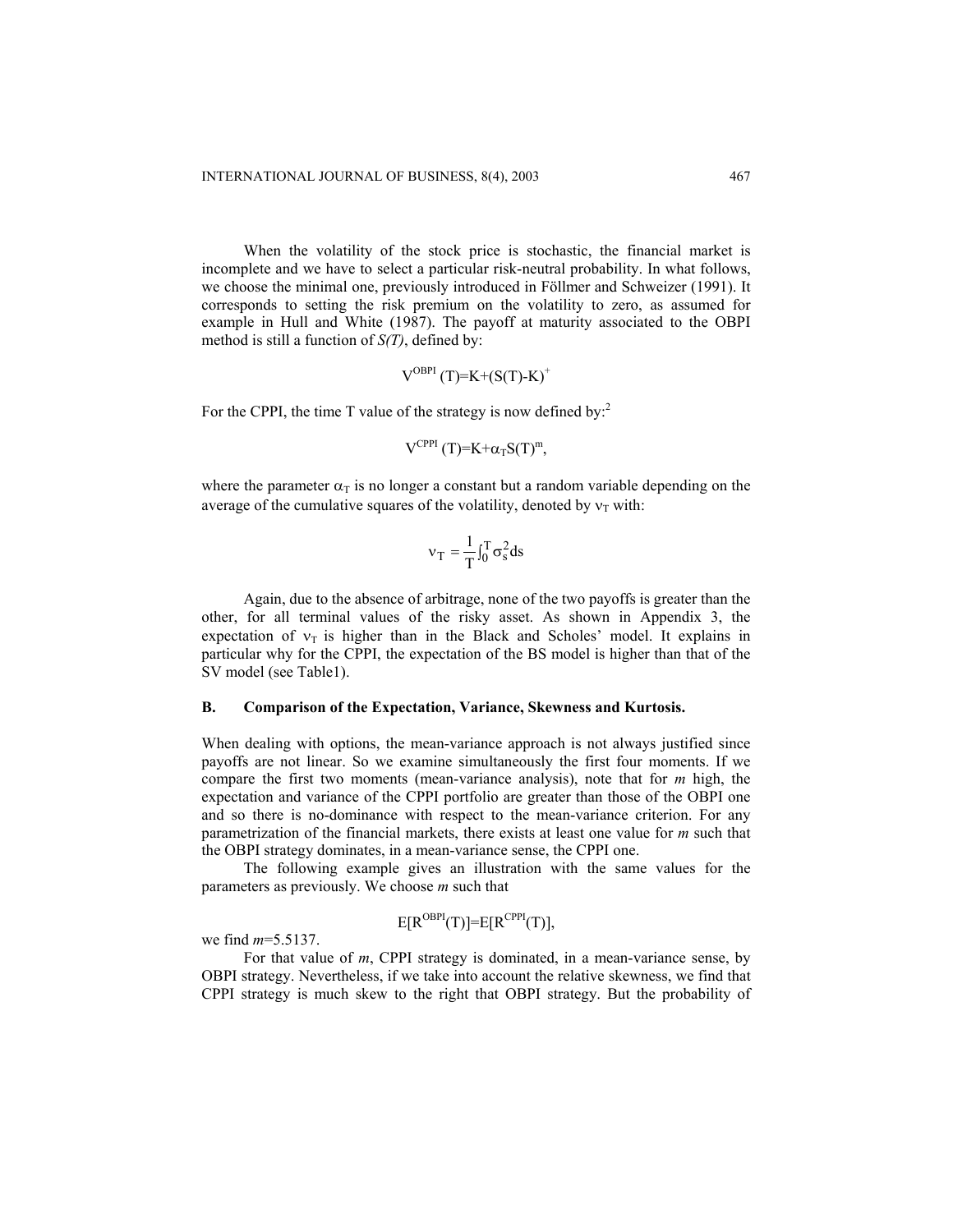extreme events, as shown by relative kurtosis, is much bigger in the case of the CPPI strategy.

|                   | OBPI   | CPPI    |
|-------------------|--------|---------|
| Expectation       | 7.79%  | 7.79%   |
| Volatility        | 21,43% | 27,73%  |
| Relative skewness | 4.29   | 11,558  |
| Relative kurtosis | 75,27  | 250,529 |

**Table 4** Comparison of the first four moments of the rate of return

# **C. Comparison of Quantiles**

We evaluate the probability that the CPPI portfolio value is greater than that of the OBPI. We need to compute the cumulative distribution function of the ratio:  $\frac{v_T}{V_T^{\text{CPPI}}}$ OBPI T V V





This figure shows that:

For  $K=90$  (in the money call), the probability that the CPPI portfolio value is higher than the OBPI one is approximatively 0.5. Moreover, the CDF is roughly symetric around 1.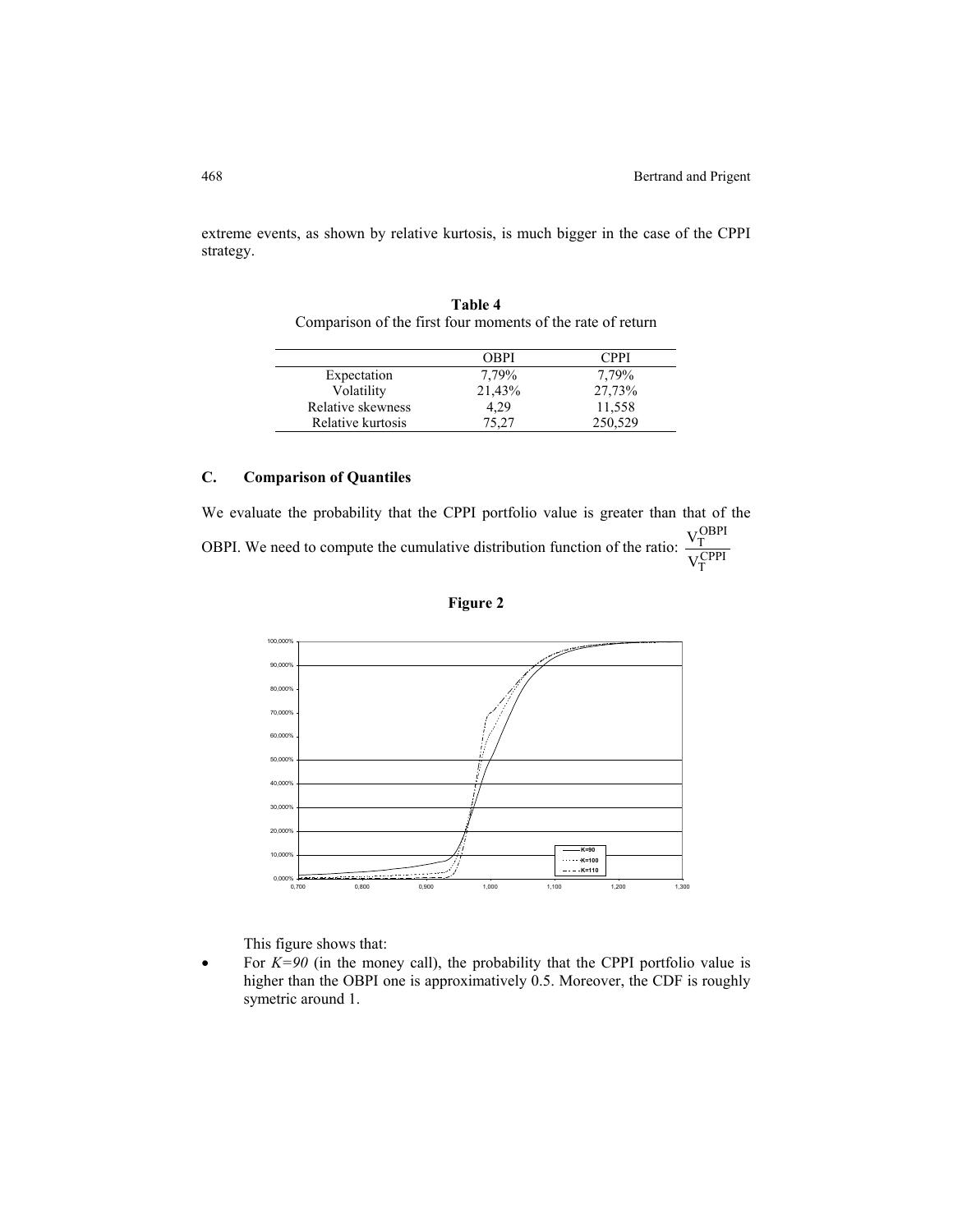• As soon as *K* rises (as the percentage of the initial insured investment rises), this is no longer true. The probability that the CPPI portfolio value is higher than the OBPI one is approximatively 0.6 for *K=100* and 0.7 for *K=110*. This arises because the probability of exercising the call decreases with the strike. This finding has important practical implications as it means that the CPPI seems to be more desirable in probability as the insured percentage of the initial investment increases.

#### **V. CONCLUSION**

We have examined the two main portfolio insurance methods: the Option Based Portfolio Insurance and the Constant Proportion Portfolio Insurance. In particular we have focused on the introduction of stochastic volatility in the dynamics of the risky asset. We have first analyzed each method in a Black-Scholes world and in a stochastic volatility world in which the volatility is modelled by an Ornstein-Uhlenbeck process. We have shown that on one hand stochastic volatility increases the return of OBPI while reducing slightly the return of the CPPI. On the other hand, stochastic volatility increases the standard deviation, the skewness and the kurtosis of the portfolio returns for both methods. Therefore, CPPI performances are more affected by stochastic volatility than OBPI ones. We then consider the comparison of the two methods in the stochastic volatility framework. We show in particular that as soon as the percentage of the initial insured investment rises, the probability that the CPPI portfolio value is higher than the OBPI increases. This property has to be noted for guaranteed fund management.

#### **NOTES**

- 1. For this result, we refer to Prigent (2001) for example. A generalization is given in Appendix 1 and 2.
- 2. For details about the determination of this formula, see Appendix 1 and 2.

### **REFERENCES**

- Bertrand, P. and J. L. Prigent, 2002a, "Portfolio Insurance: the Extreme Value Approach to the CPPI Method", *Finance*, vol 23, 68-86.
- Bertrand, P. and J. L.Prigent, 2002b, "Portfolio Insurance Strategies: OBPI versus CPPI", working paper.
- Black, F. and R. Jones, 1987, "Simplying Portfolio Insurance", *Journal of Portfolio Management.*
- Black, F. and A.R. Perold, 1992, "Theory of Constant Proportion Portfolio Insurance", *Journal of Economics and Dynamics Control*, 16, 403-426.
- Föllmer, H. and M. Schweizer, 1991, "Hedging of Contingent Claims under Incomplete Information", in *Applied Stochastic Analysis, Stochastic Monographs*, eds. M.H.A. Davis and R.J. Elliott, Gordon and Breach, 5, London, 389-414.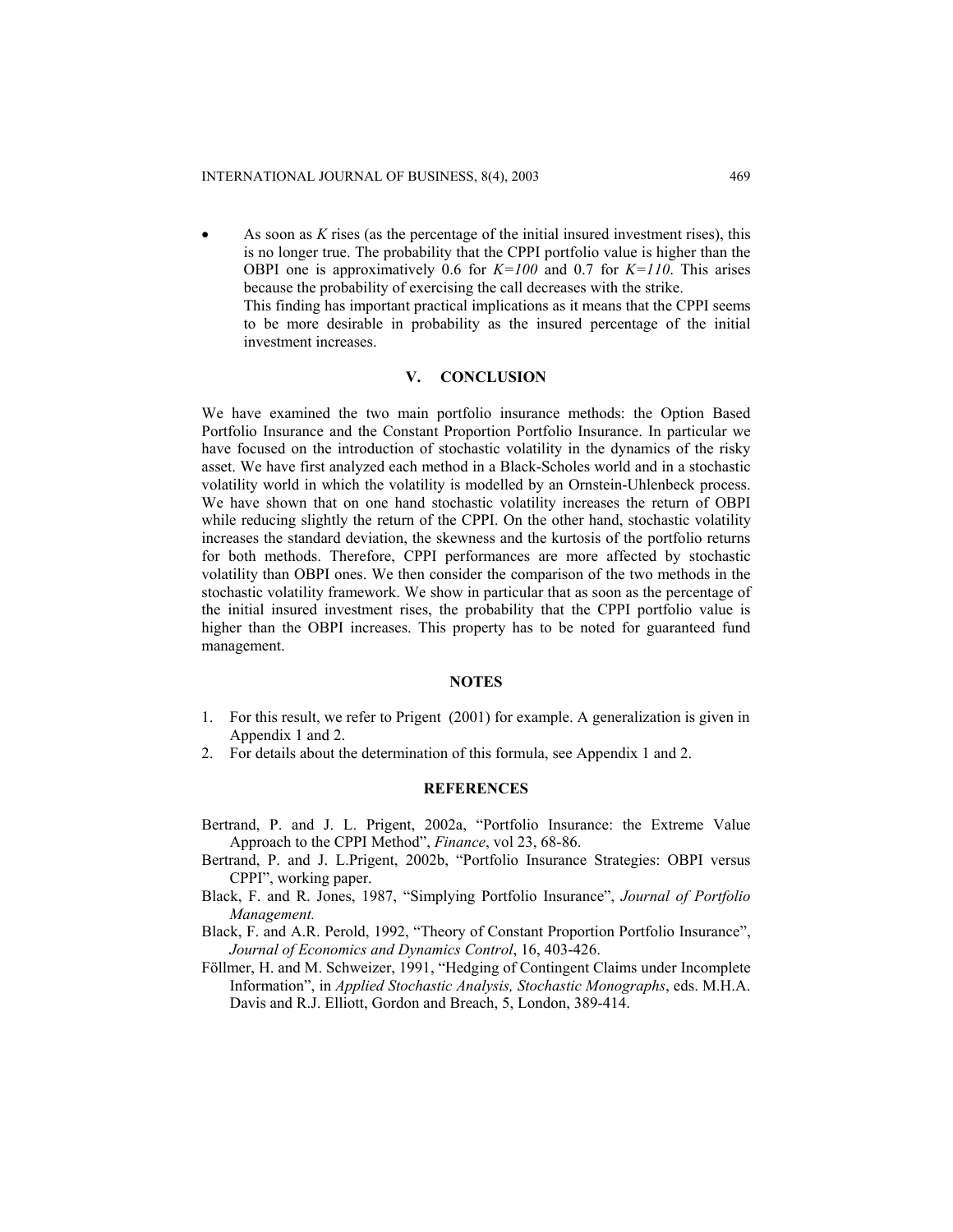- Hull, J. and A. White, 1987, "The Pricing of Options on Assets with Stochastic Volatilities", *Journal of Finance*, June, 281-320.
- Leland, H.E. and M. Rubinstein, 1976, "The Evolution of Portfolio Insurance", in D.L. Luskin, ed., *Portfolio Insurance: A Guide to Dynamic Hedging*, Wiley.
- Prigent, J.L., 2001, "Assurance du portefeuille: analyse et extension de la méthode du coussin, " *Banque et Marchés*, 51, 33-39.
- Scott, L.O., 1987, "Option Pricing When the Variance Changes Randomly: Theory, Estimation and An Application", *Journal of Financial and Quantitative Analysis*, 22, 419-438.
- Stein, E.M. and J.C. Stein, 1991, "Stock Price Distribution with Stochastic Volatility: An Analytic Approach", *Review of Financial Studies*, 4, 727-752.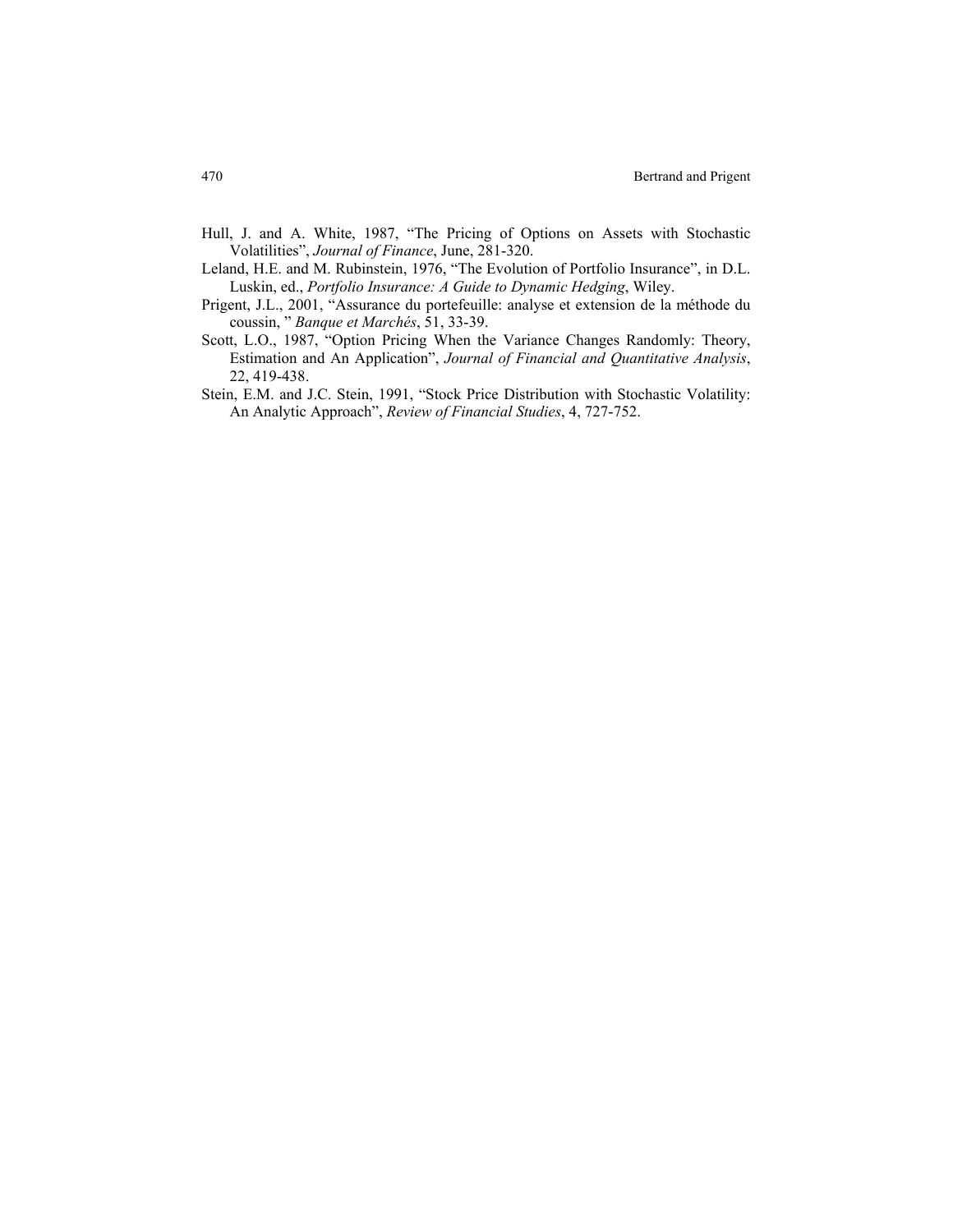# **APPENDIX 1**

### Determination of the cushion

We provide the determination of the CPPI portfolio value. It is solution of the following equation:

$$
dV_t = (V_t - e_t) \frac{dB_t}{B_t} + e_t \frac{dS_t}{S_t}
$$

Recall that:  $V_t = C_t + F_t$  and  $e_t = mC_t$ 

Therefore, the cushion is determined from the relation:

$$
dC_t = (F_t + (1-m)C_t)\frac{dB_t}{B_t} + mC_t\frac{dS_t}{S_t}
$$

Since the floor satisfies:  $dF_t = rF_t dt$ , we deduce that:

$$
dC_t = C_t \left[ (1-m)\frac{dB_t}{B_t} + m\frac{dS_t}{S_t} \right]
$$

Now, using the dynamics of the risk free asset and of the risky asset, we obtain:

$$
dC_t = C_t \left[ (r + m(a - r))dt + m\sigma_t dW_t^1 \right]
$$

Consequently, using the stochastic exponential formula, we get the cushion value at any time t:

$$
C_{t} = C_{0} \exp \left[ (r + m(a - r))t - \frac{1}{2}m^{2} \int_{0}^{t} \sigma_{s}^{2} ds + m \int_{0}^{t} \sigma_{s} dW_{s}^{1} \right]
$$
(A1)

Note that this formula is quite general since it is true for all standard stochastic volatility models.

# **APPENDIX 2**

The cushion as a function of the risky asset price

The risky asset price with stochastic volatility is given by:

$$
S_t = S_0 \exp \left[ at -\frac{1}{2} \int_0^t \sigma_s^2 ds + \int_0^t \sigma_s dW_s^1 \right]
$$

Therefore: